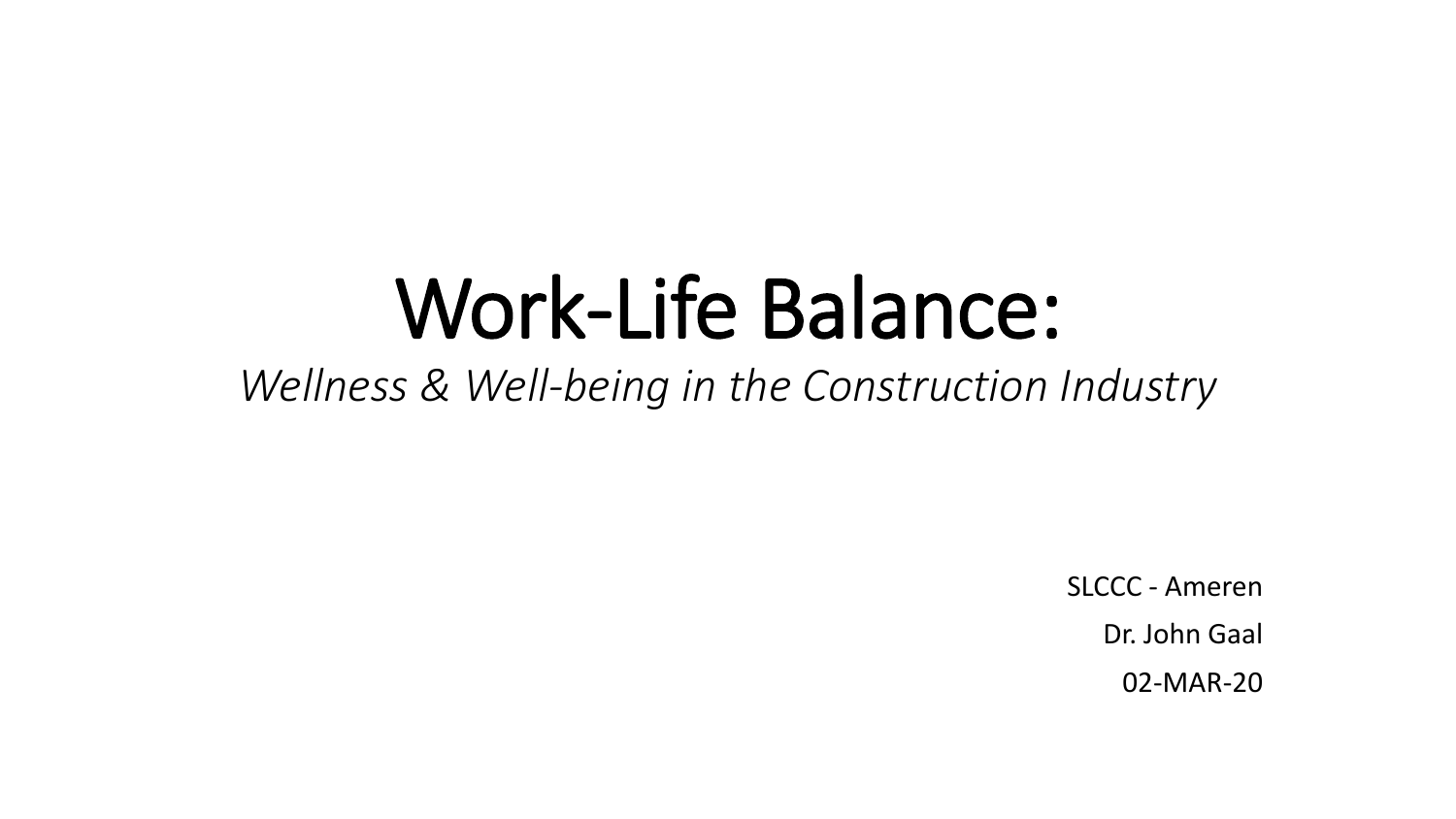#### Agenda

- Intro
- Video
- Overview of research
- Methods
- Findings / Conclusions
- Recommendations / Take-aways
- Q&A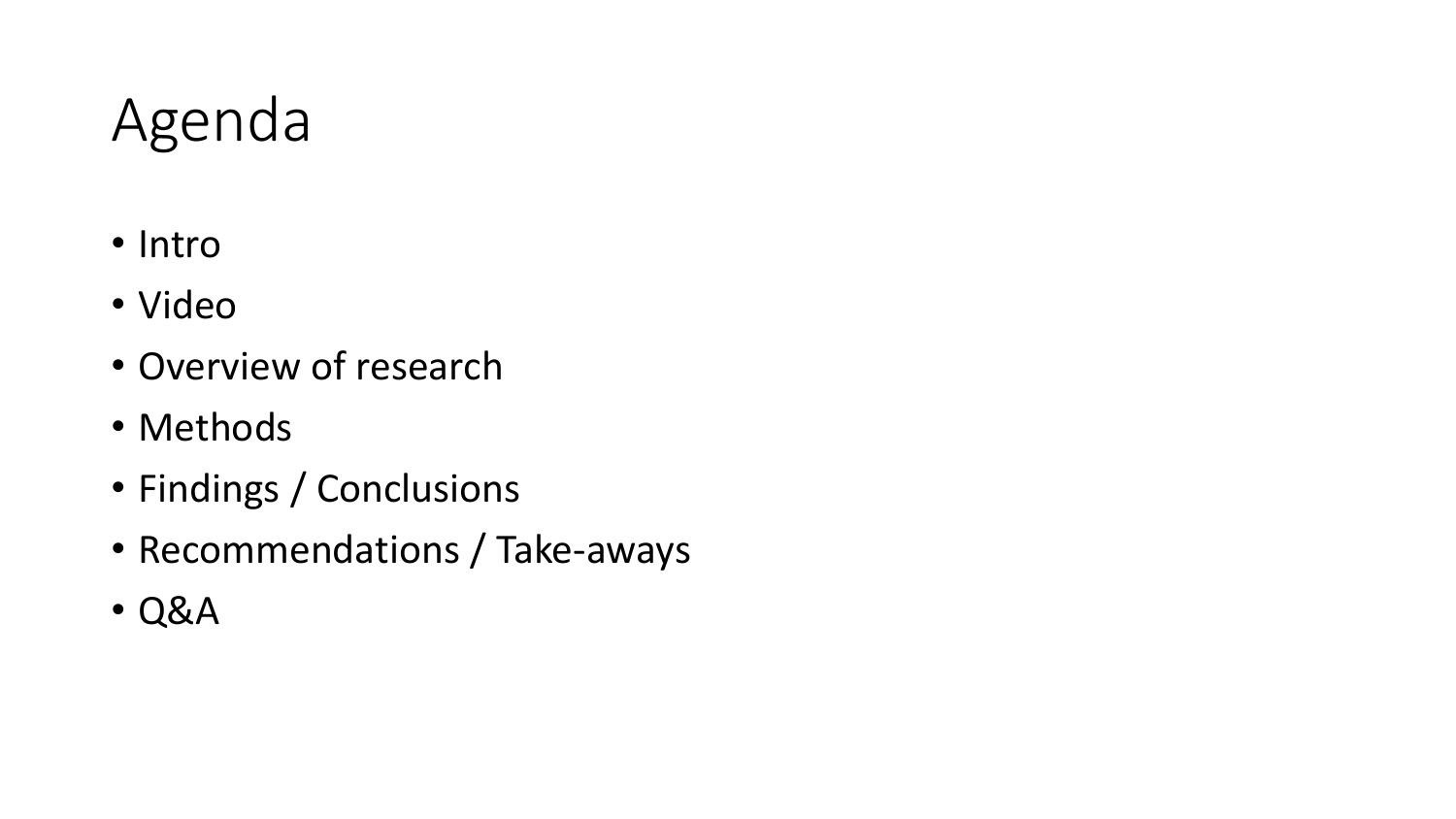# Intro

*"While a career in construction is incredibly rewarding and fulfilling path for many around the world, workers are also experiencing severe issues like stress, depression and anxiety. As a result, too many workers turn to substance abuse or even suicide to cope with their day-to-day pain."* —Grace Ellis—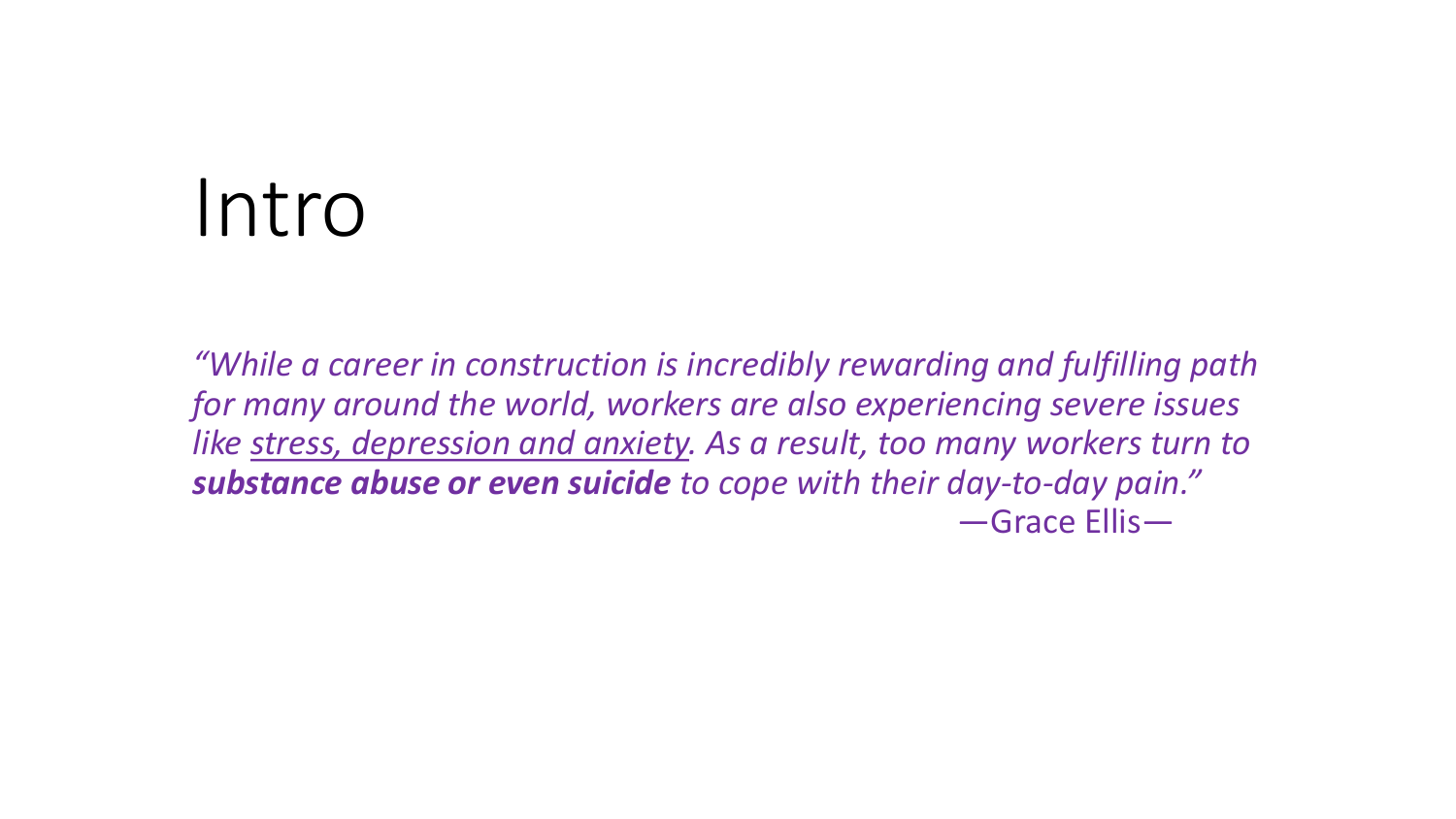#### Video (Prince EA & MH)

<https://www.youtube.com/watch?v=6YbWRqsnHdo>

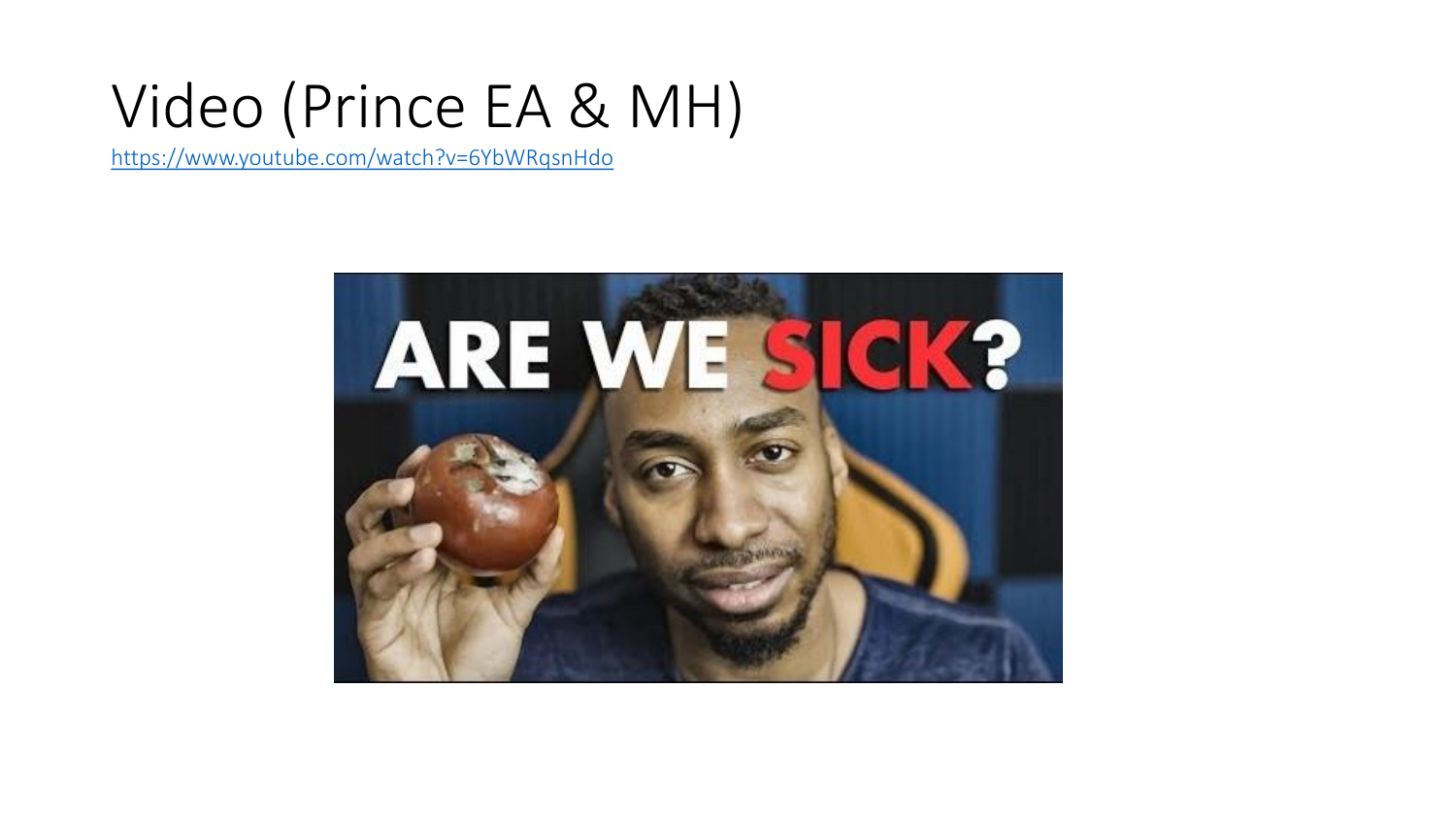#### Overview

- BMH = Safety
	- TWH
	- Finl Lit
- Survey of 49 apprentices
	- $18 = USA$
	- $\cdot$  31 = CAN
- Work-Life Balance
	- Wellness: Org level
	- Well-being: Individual level
- Factors that contribute to stress
	- Coping & Resilience Strategies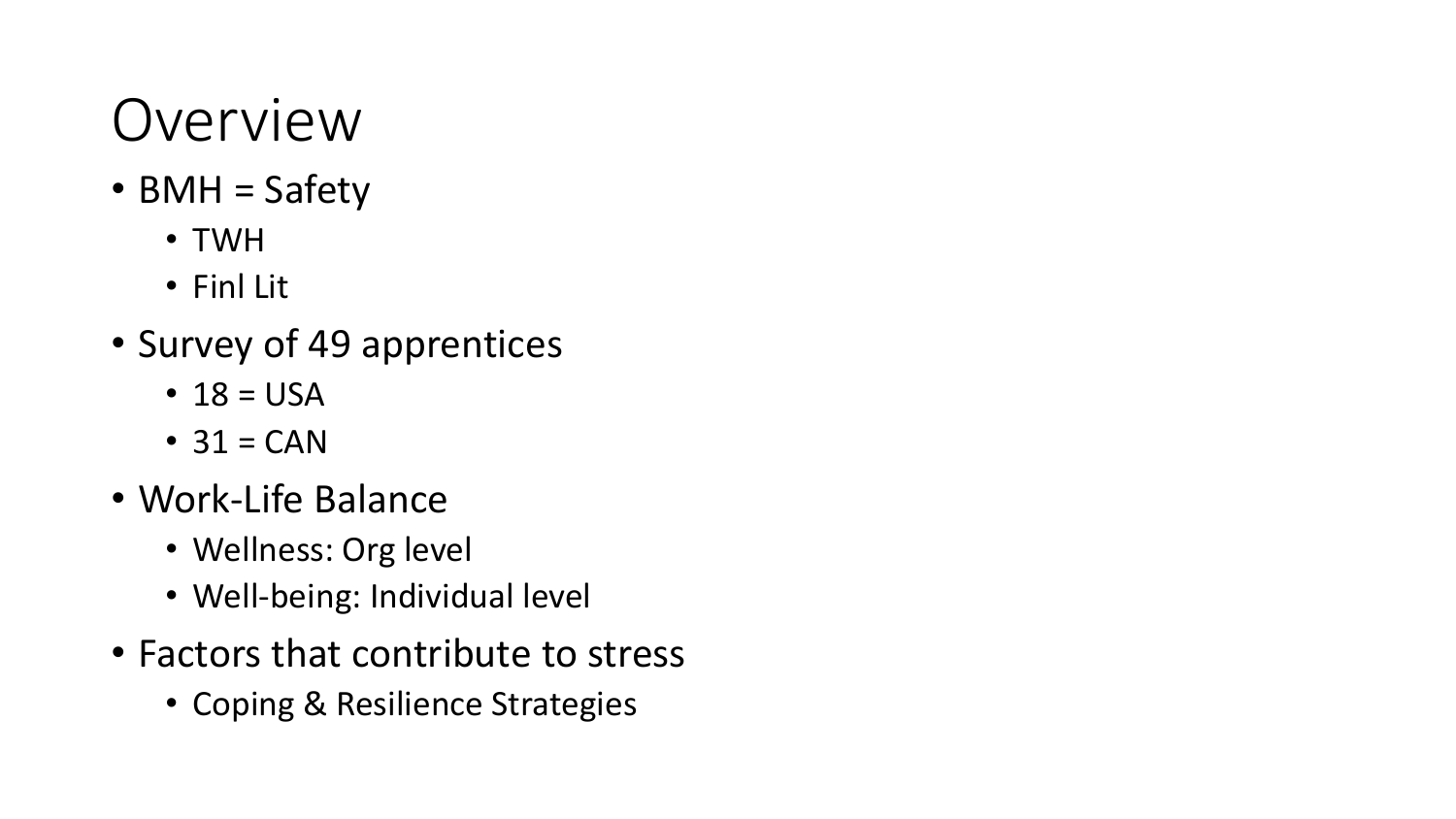#### Methods

- Pilot study
	- Test the waters
	- Cast a wider net
- Face Validity
	- NCADA (USA: 2)
	- SEB-BHR (CAN: 1)
- Quantitative
	- T-test
	- FIG Model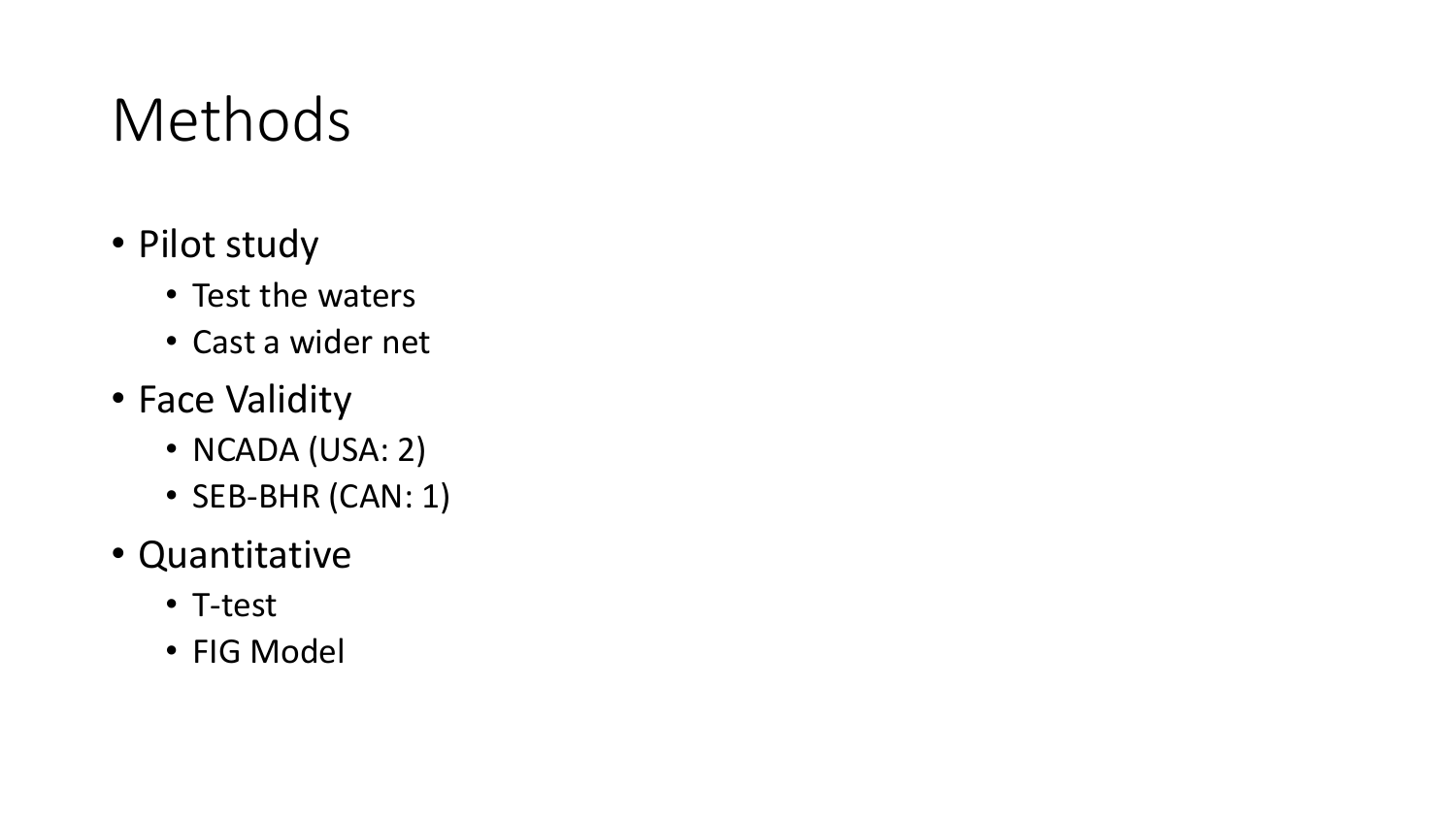## Findings (Demographics)









#### Q2: Age Ranges

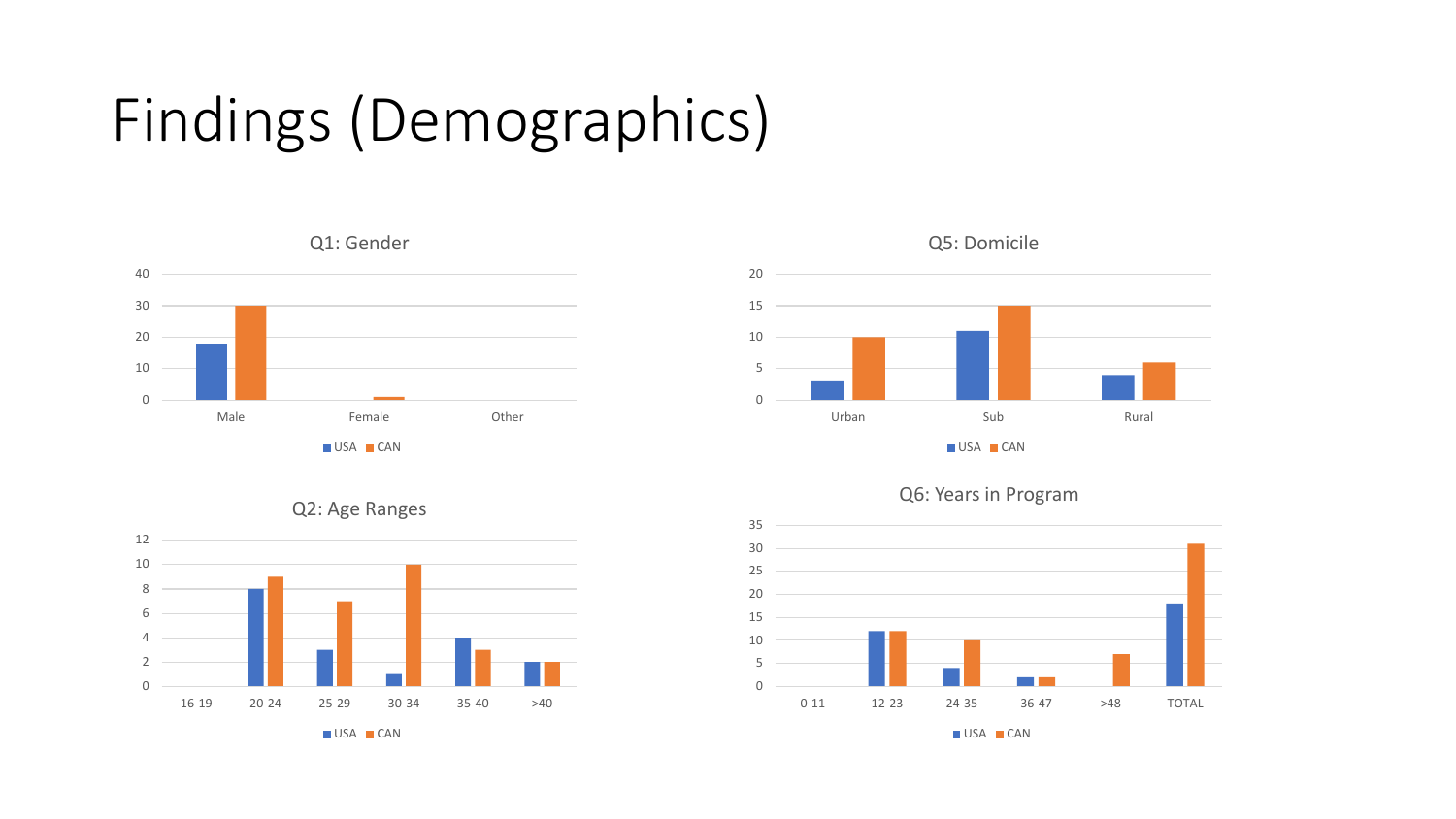## Findings (Personal Habits)













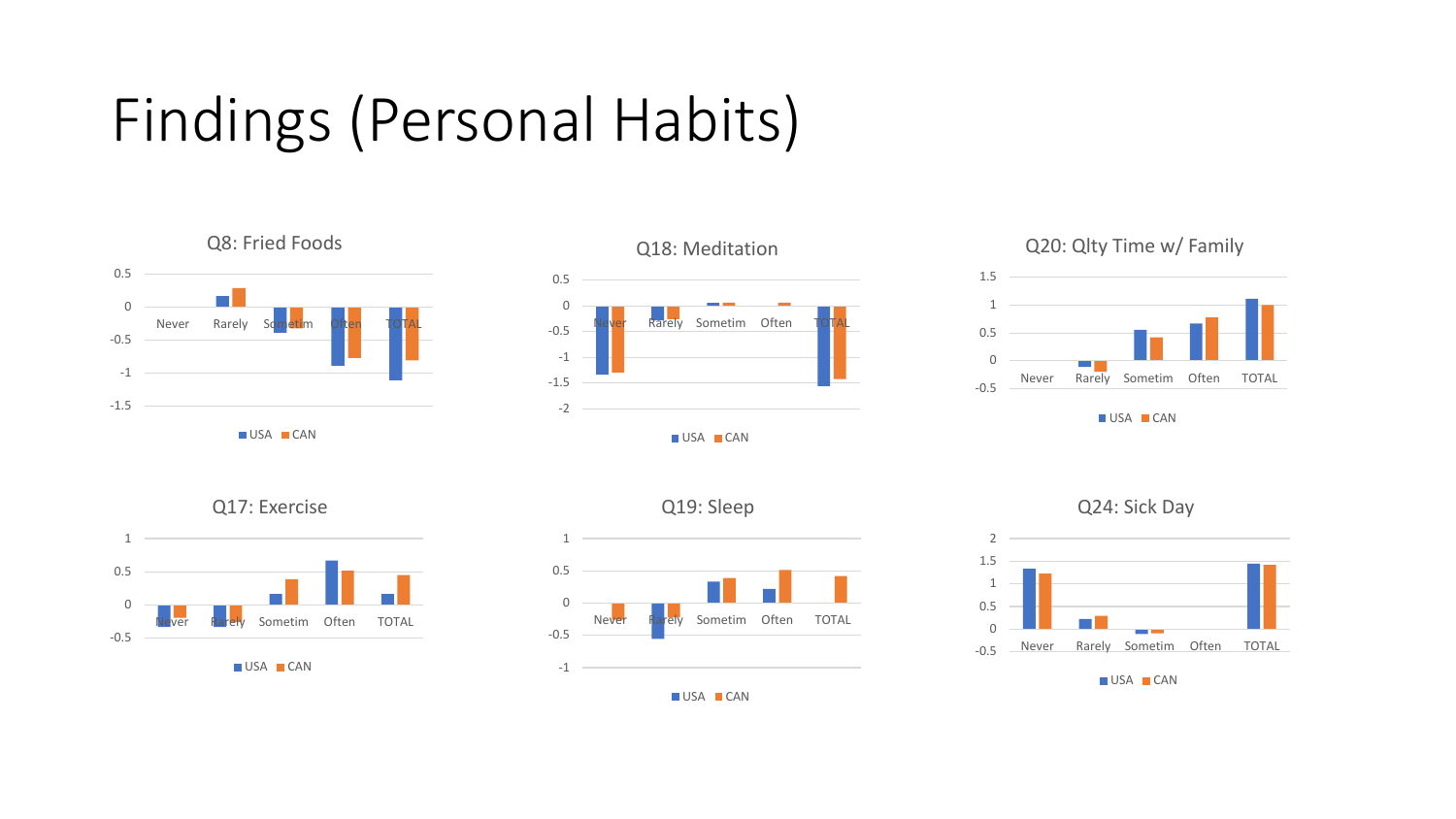## Findings (Personal Habits)

BAD:

- 75% of the participants Sometimes to Often eat unhealthy foods
- >40% exercise Rarely to Never
- > 90% Rarely to Never meditate
- >40% Rarely to Never get at least seven hours of sleep GOOD:
- >80% of the participants Sometimes to Often have contact with their family or friends
- 90% have Rarely to Never taken a sick day in the past three months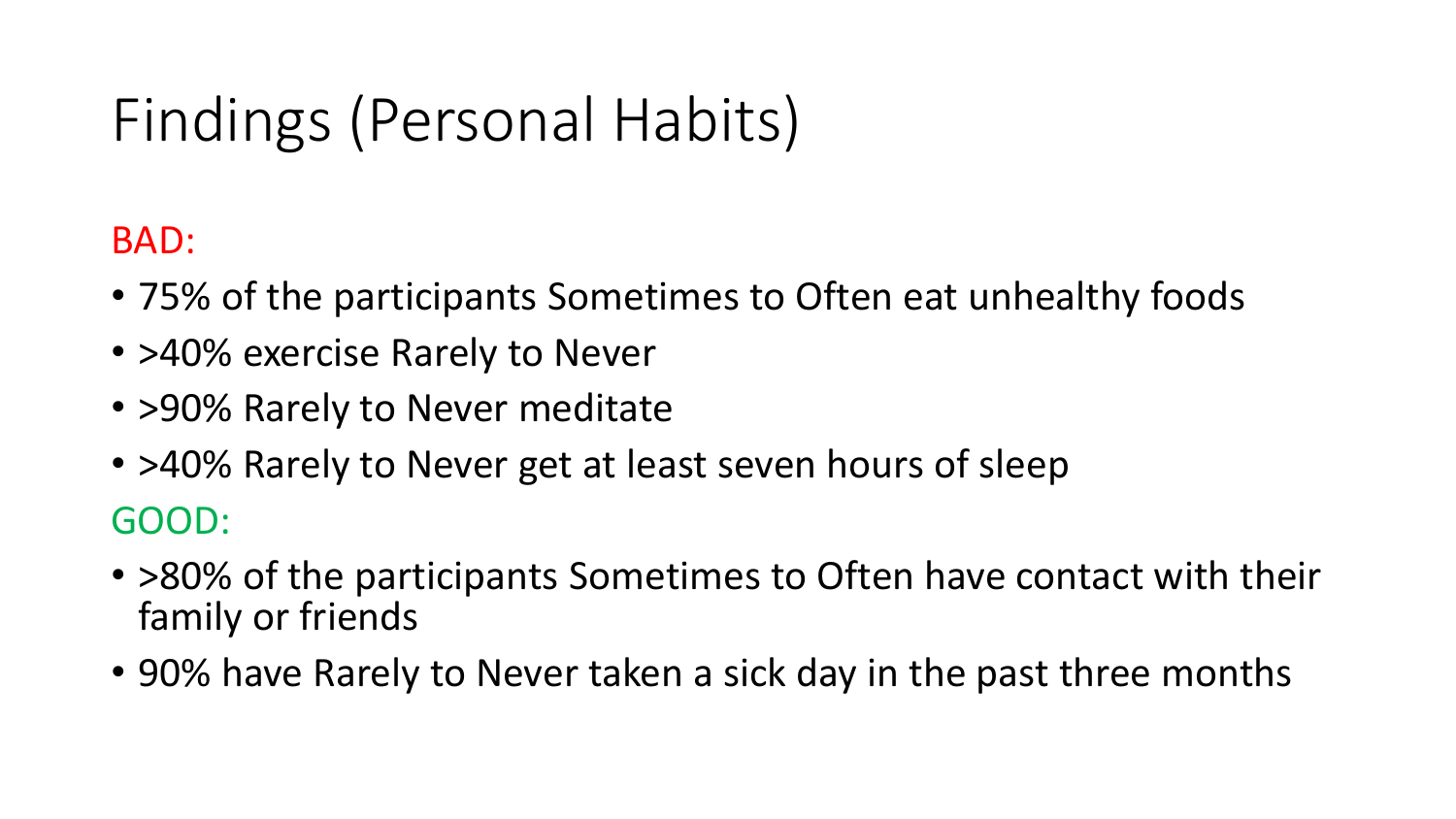#### Conclusion (Personal Habits)

• *Proper diet/exercise/sleep, learning meditation techniques, and staying socially connected = coping & resiliency*

Bennett, J. (2014). *Raw coping power: From stress to thriving.* Organizational Wellness: Fort Worth, TX.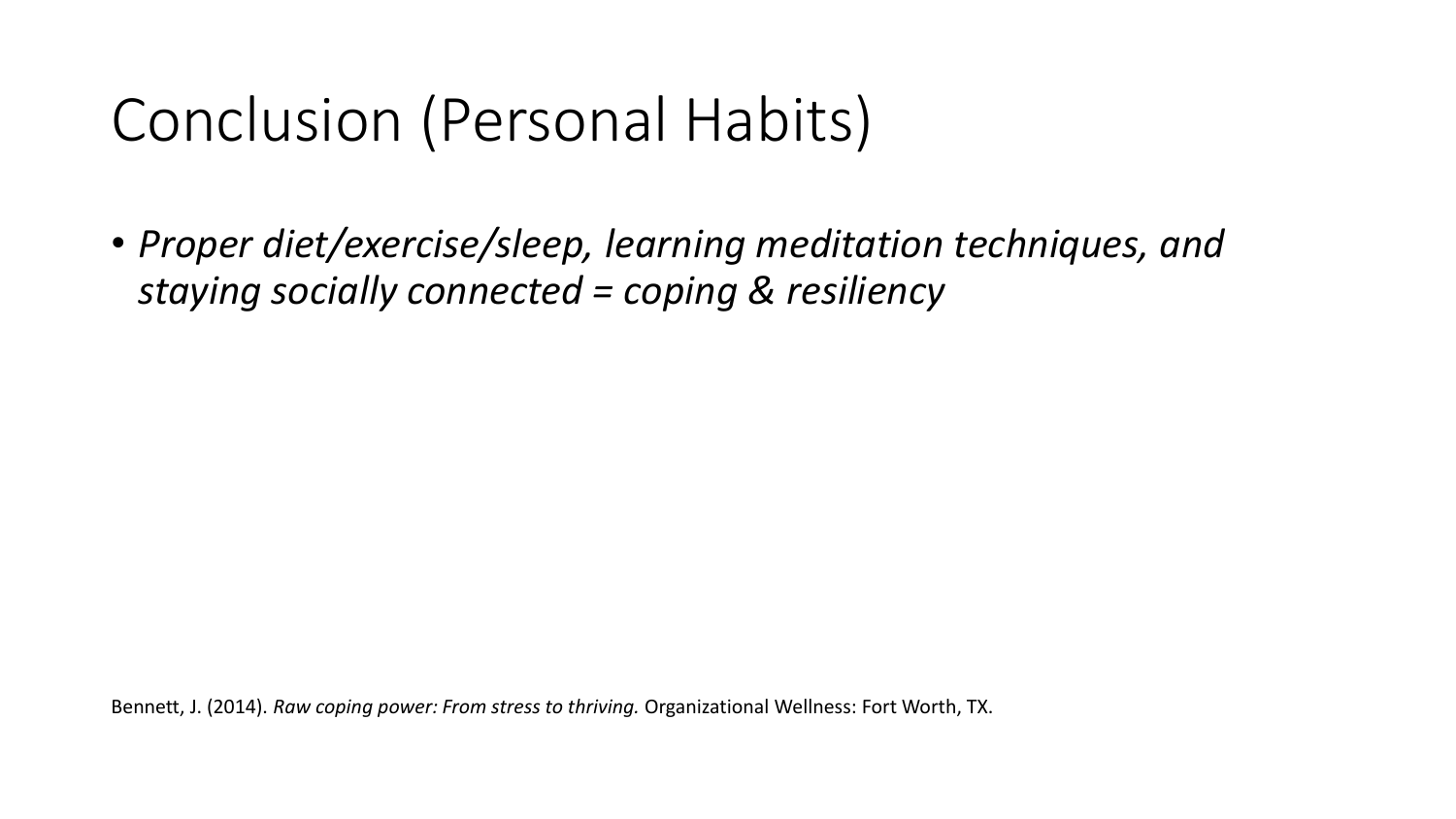#### Findings (Gateway Vices)



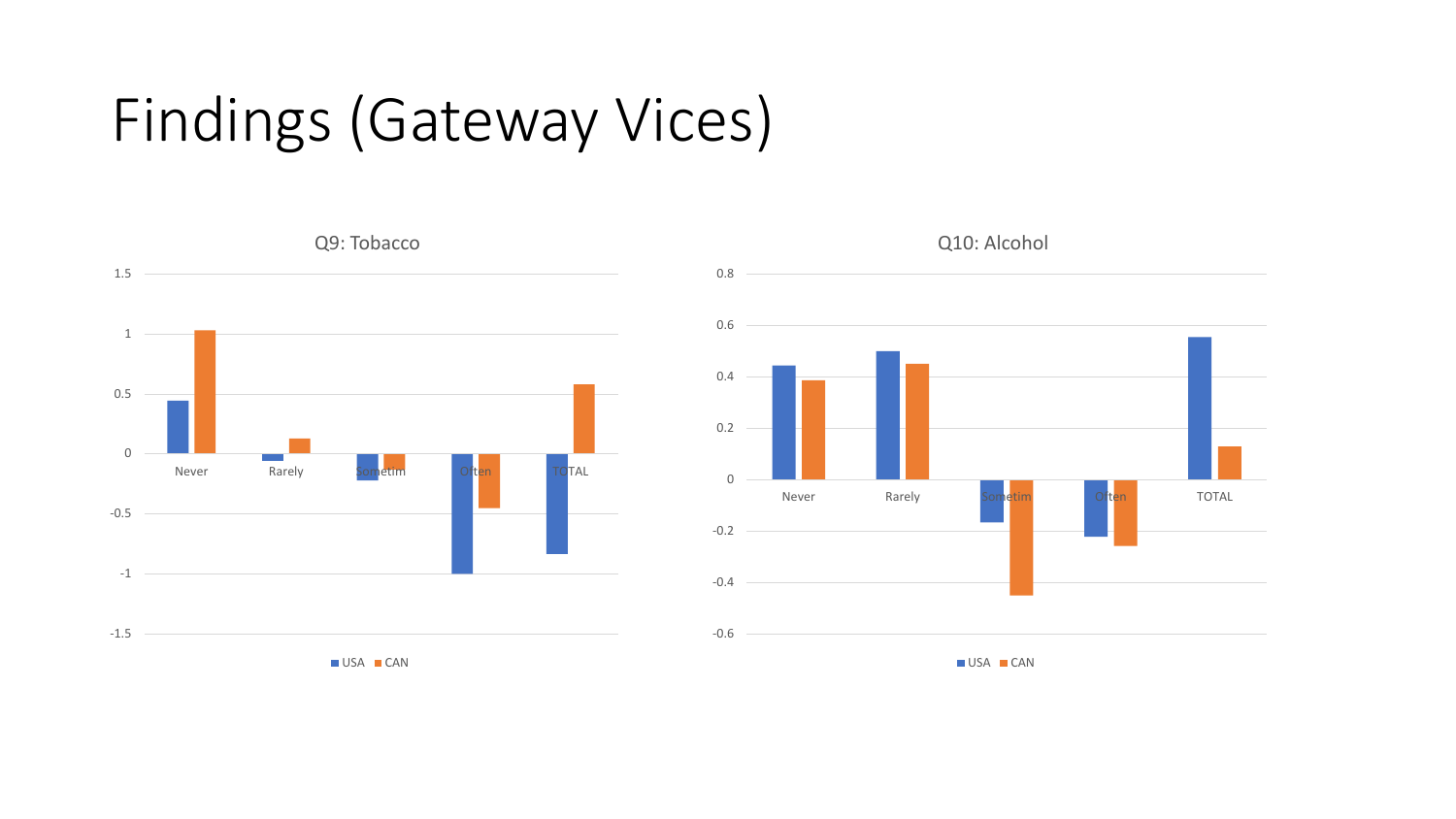#### Findings (Gateway Vices)

- <50% of the participants use tobacco products Sometimes to Often
- ~1/3 Sometimes to Often partake in alcohol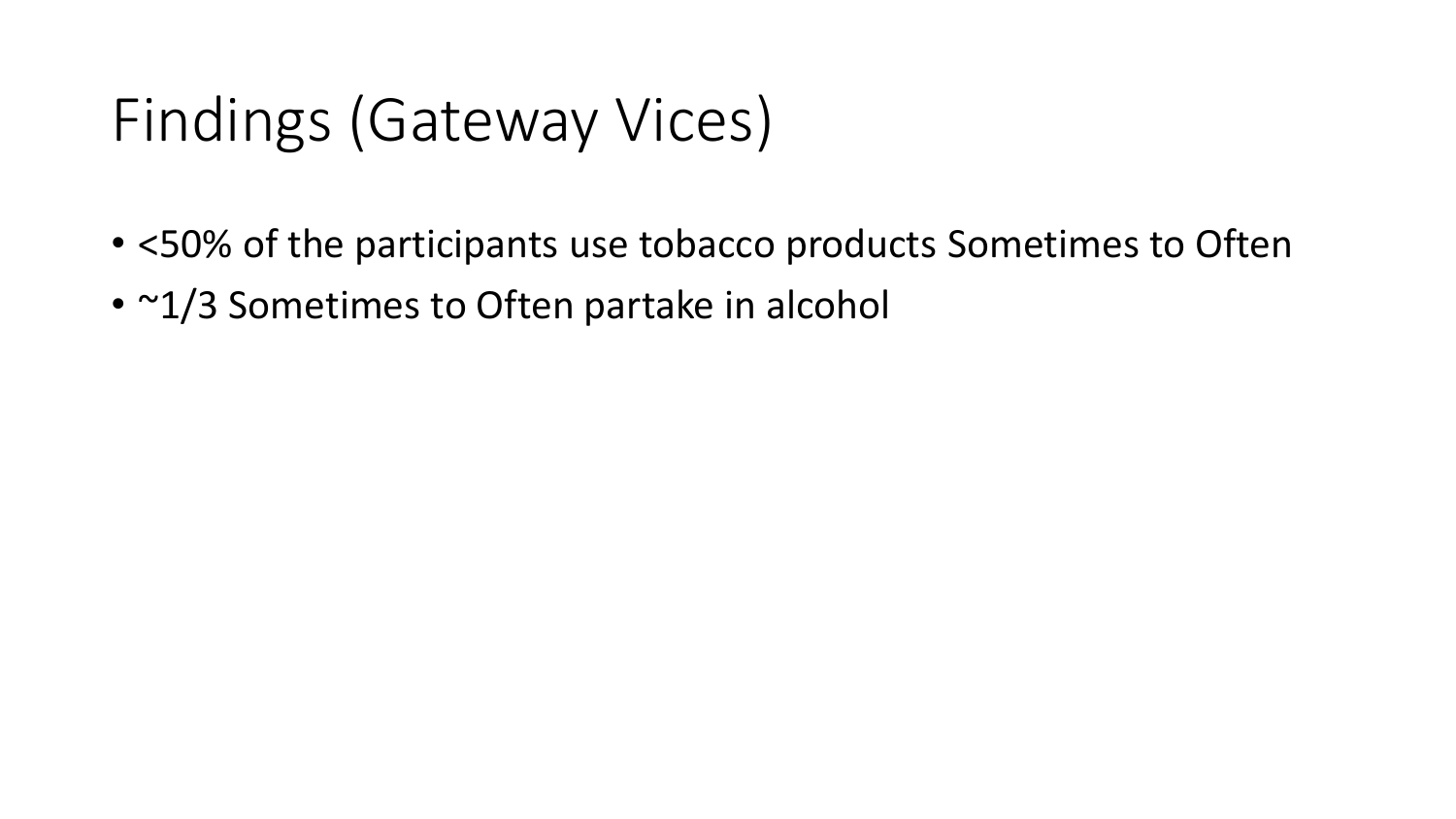#### Conclusion (Gateway Vices)

- *Substance use disorder…changes normal behaviors and interferes with the ability to work, go to school…*
- *Workers in the construction industry…report higher than average rates of at-risk alcohol use, illicit drug use, and moderate to heavy smoking*

Strickland, J., Smock, N., Casey, C., Poor, T., Kreuter, M, & Evanoff, B. (2015, February). Development of targeted messages to promote smoking cessation among construction trade workers. *Health Education Research, 30*, 107-120.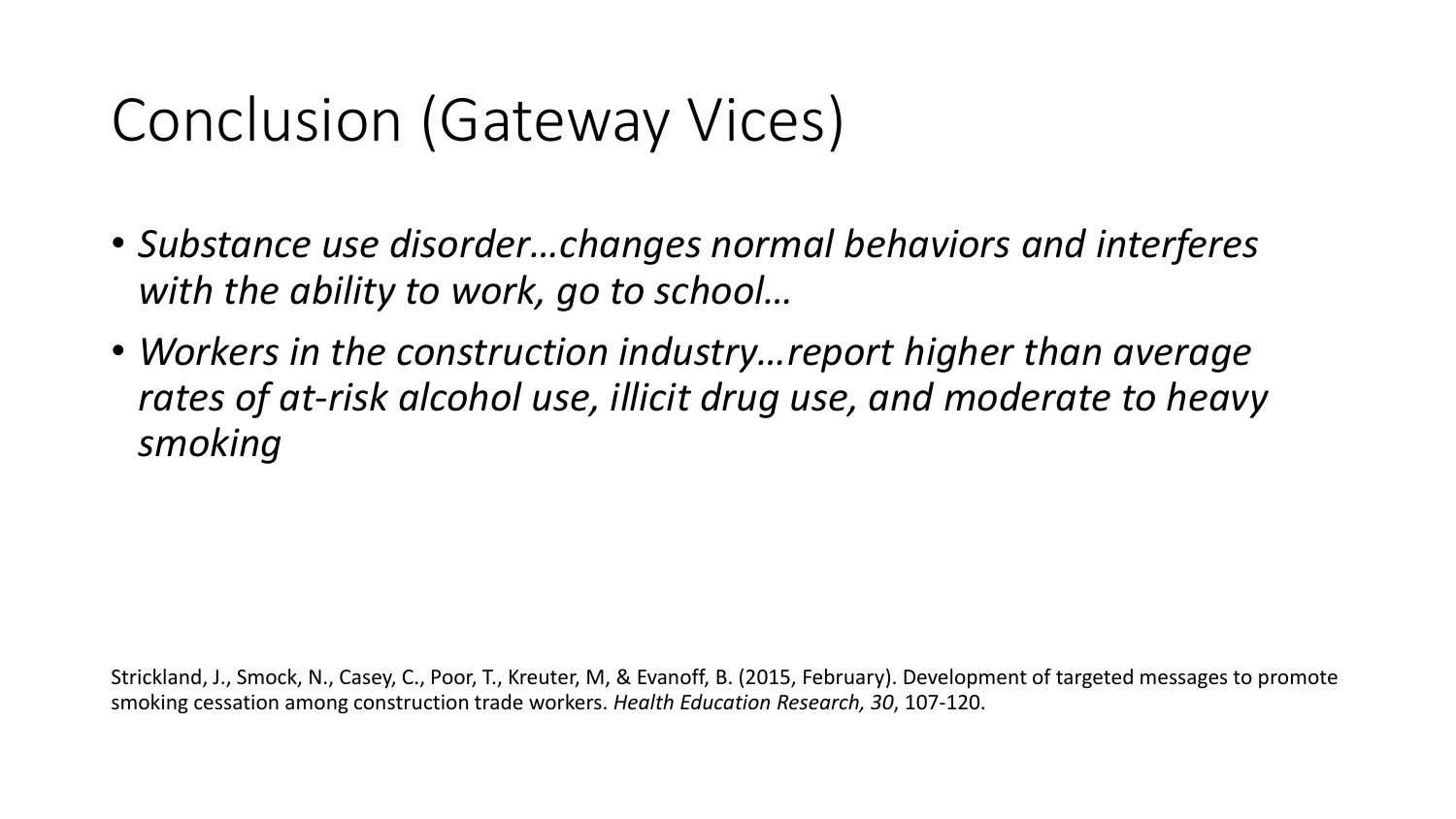#### Findings (Drug Use)

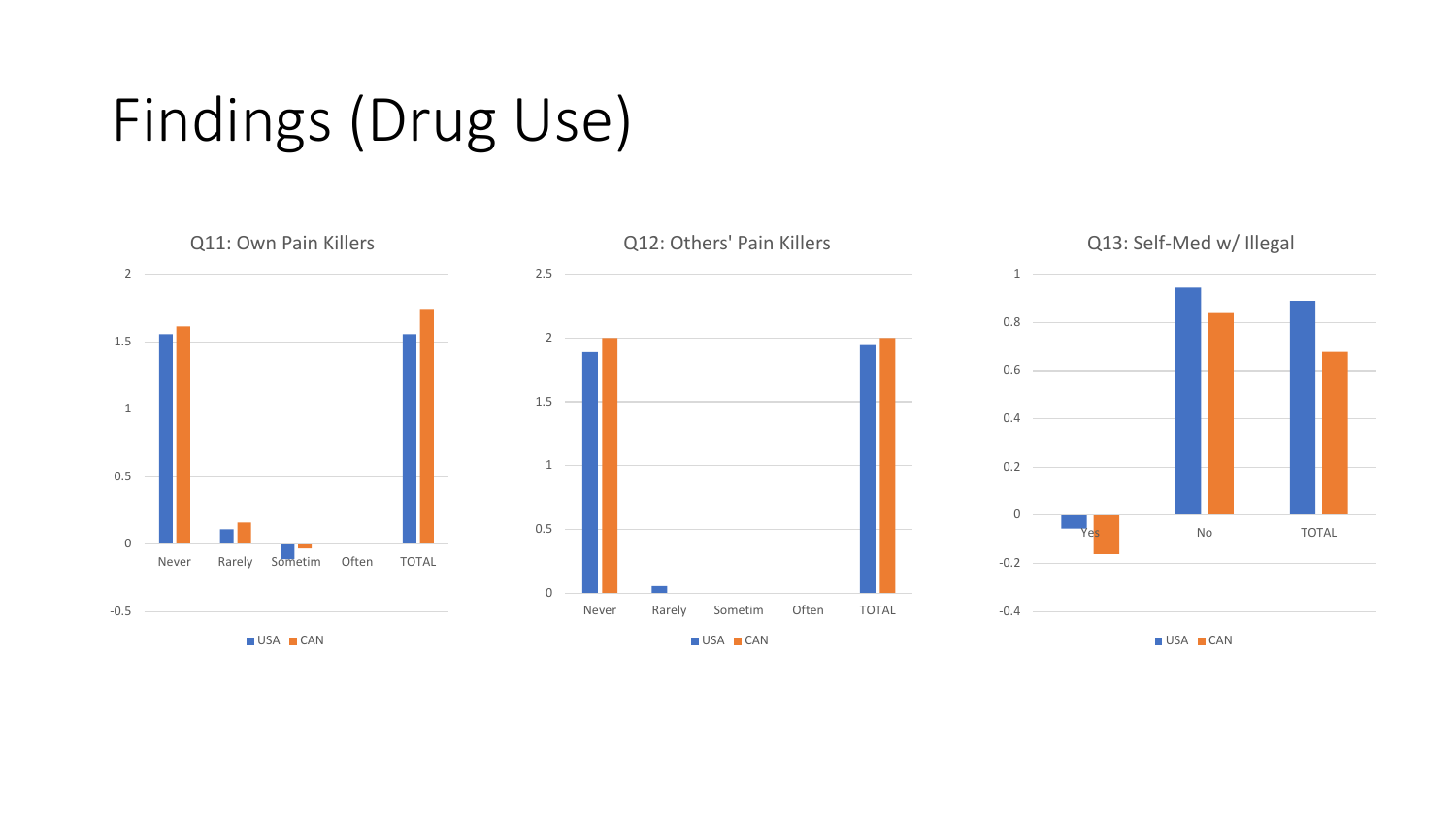## Findings (Drug Use)

- > 90% of the participants Rarely to Never use prescription pain killers
- ~100% Rarely to Never use someone else's pain killers
- ~90% have not self-medicated with any type of illegal substance in the past 3 months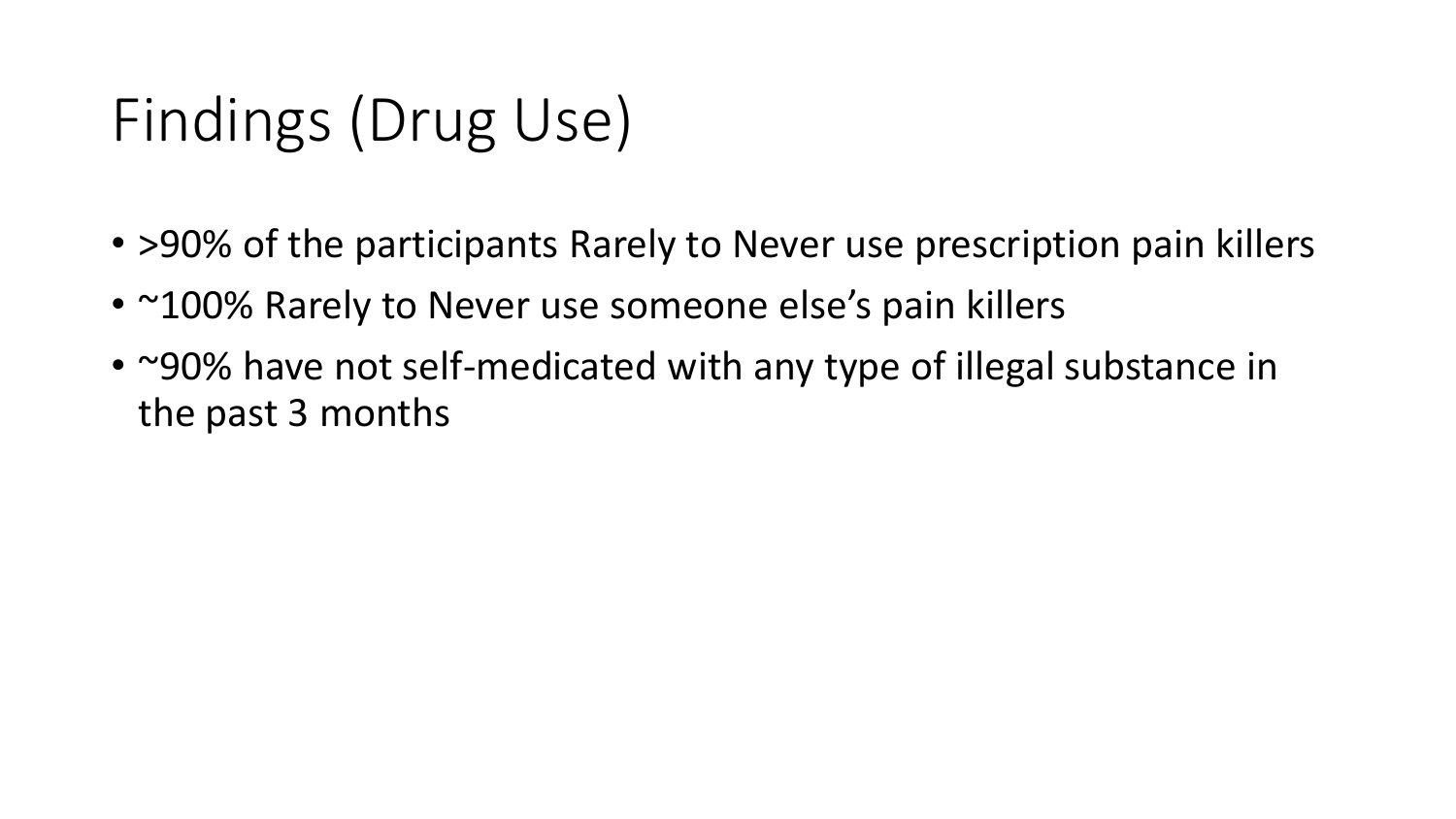### Conclusion (Drug Use)

• *Opioid use—and abuse—among construction workers = industry's silent crisis*

[Gregerson, J. \(2018, June 20\). Construction industry tackles the opioid crisis.](https://www.enr.com/articles/44720-construction-industry-tackles-the-opioid-crisis) *ENR*. Retrieved From: https://www.enr.com/articles/44720 construction-industry-tackles-the-opioid-crisis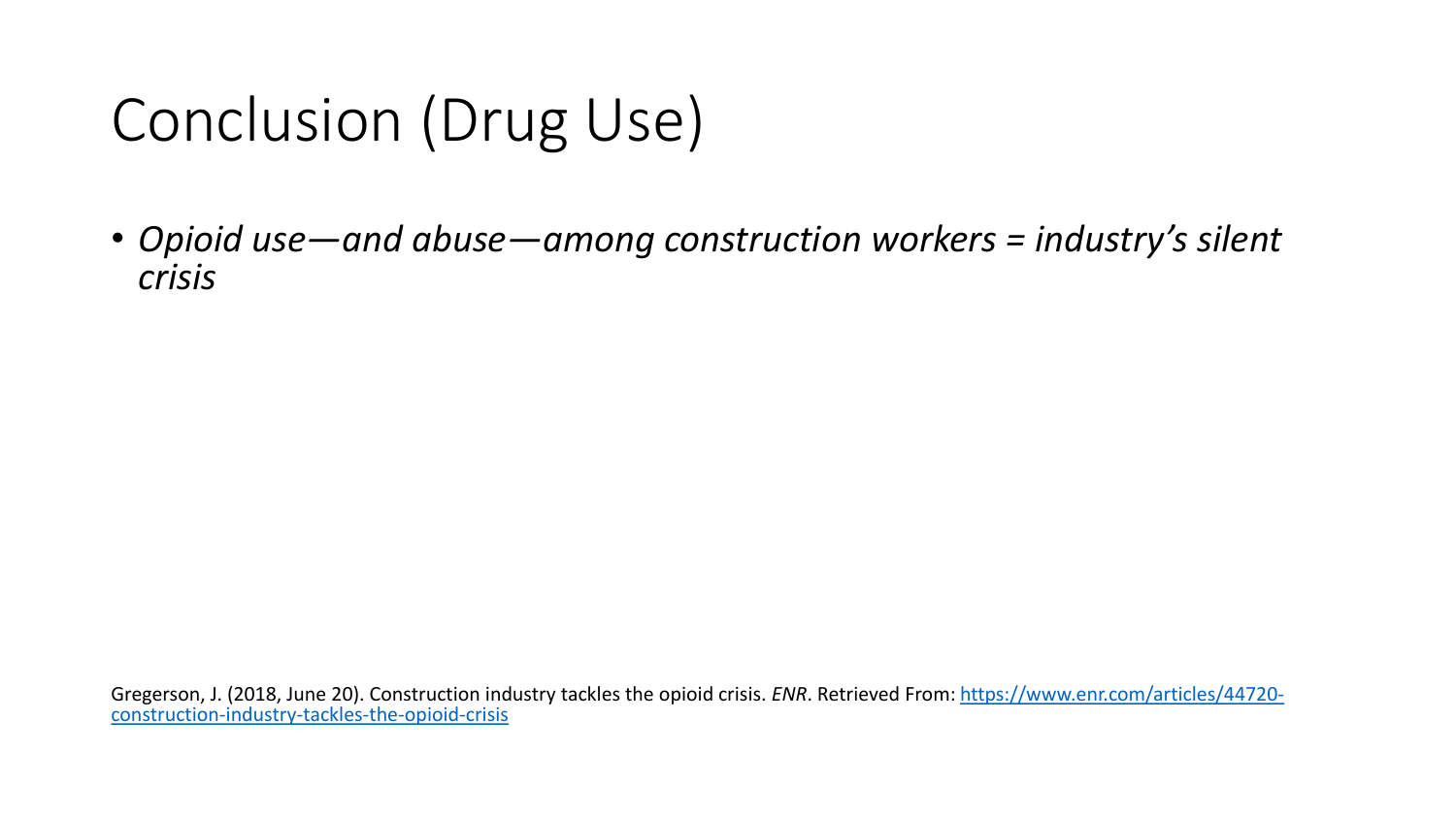#### Findings (Self-care)

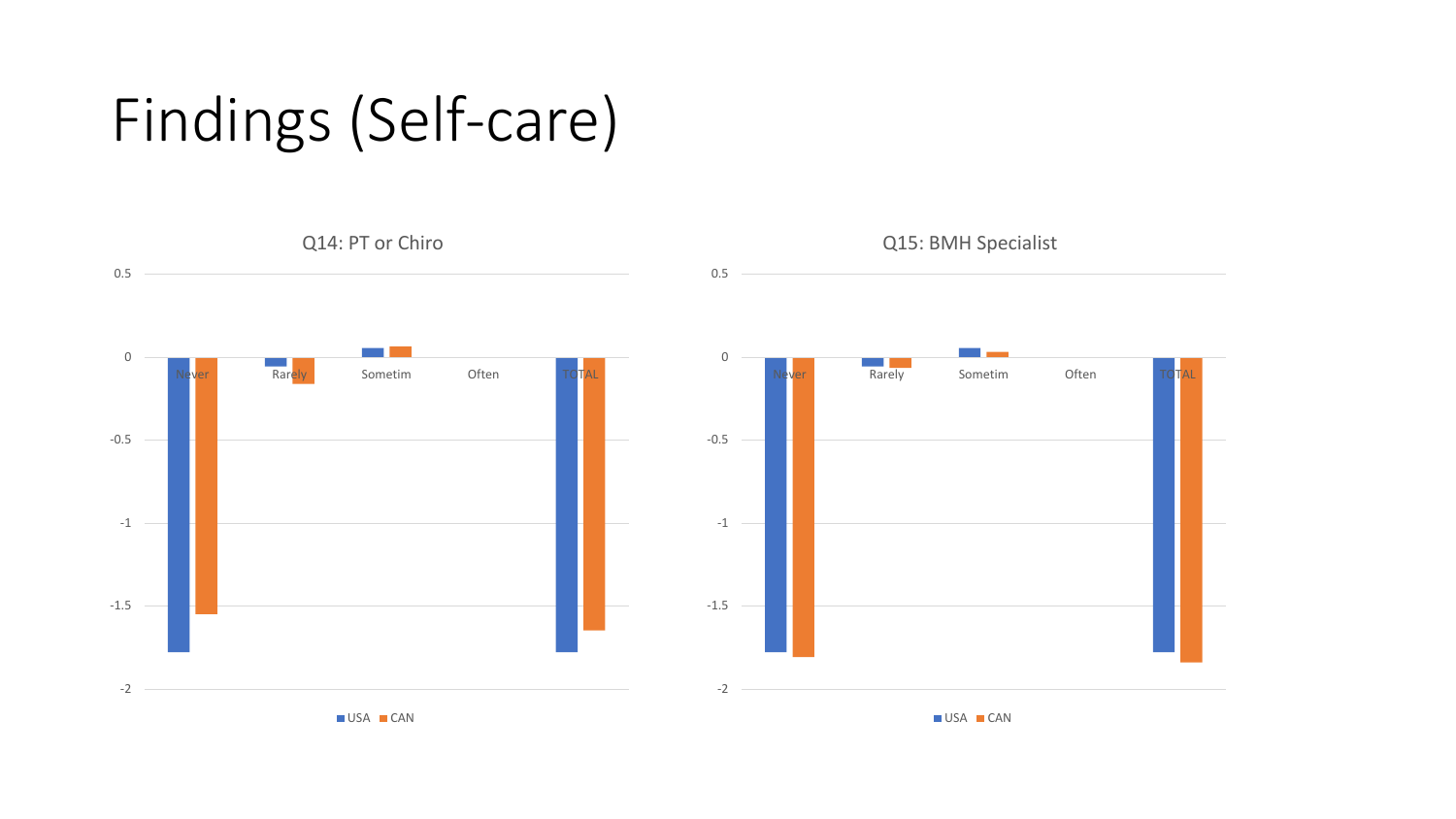#### Findings (Self-care)

• >90% of the participants Rarely to Never have sought physical *or* mental forms of therapy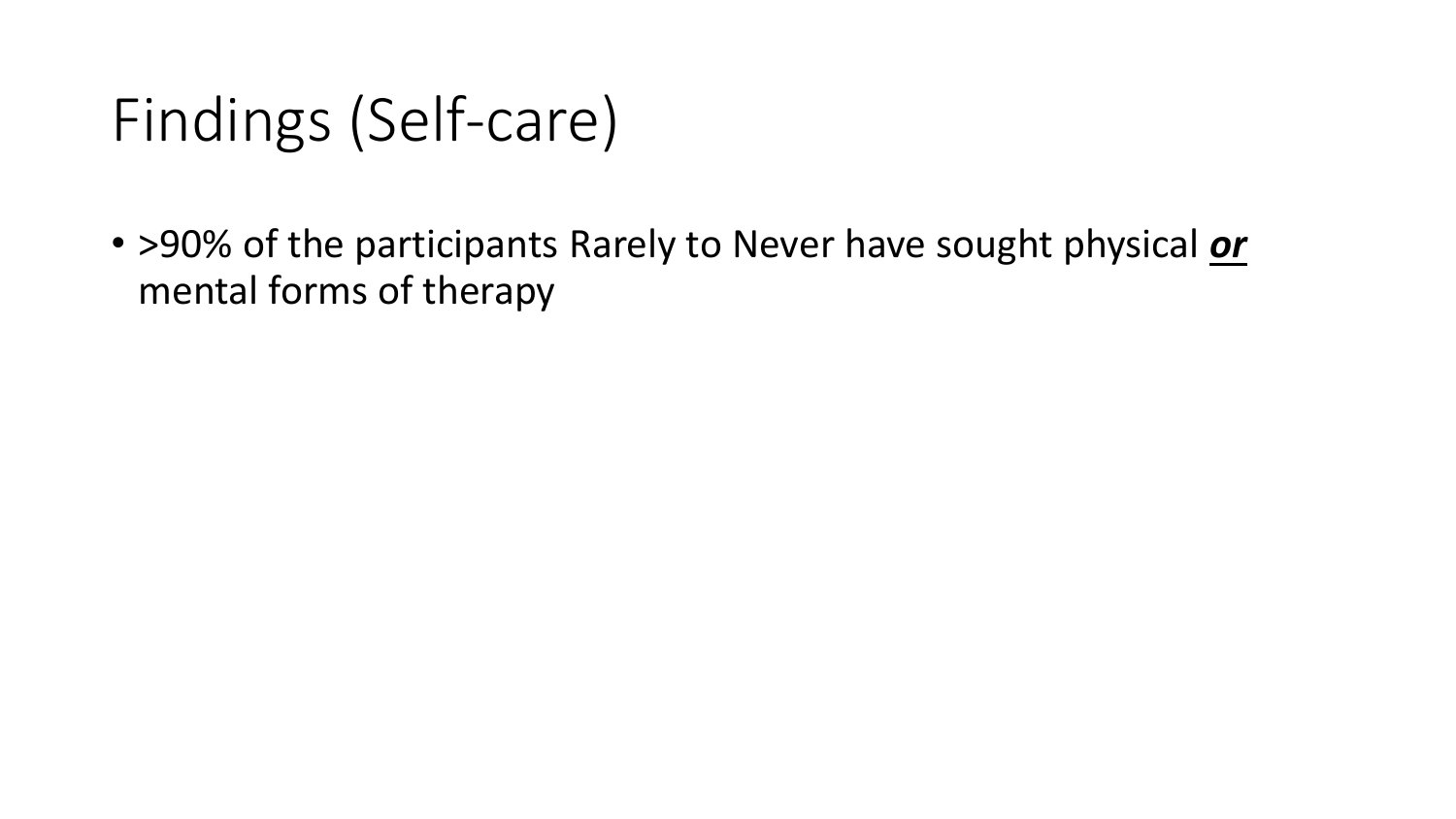#### Conclusion (Self-care)

- *Pain in human beings—acute or chronic—has both physical and psychological components*
- *Range of therapies—as stand-alone or in combination—including but not limited to:*
	- *physical therapy*
	- *Relaxation*
	- *Yoga*
	- *Acupuncture*
	- *Chiropractic*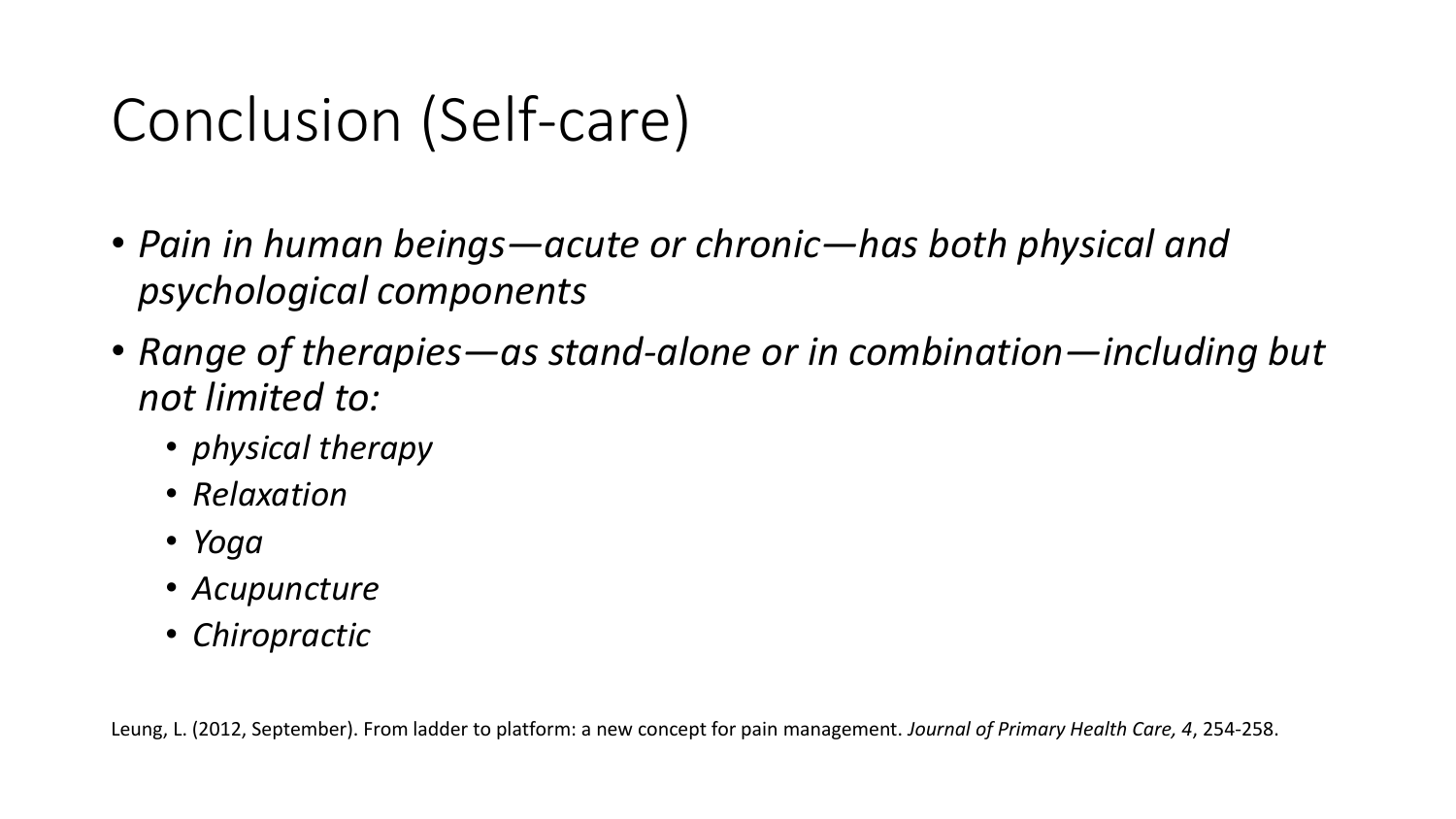## Findings (Stress)







USA CAN

#### Q25: A/S Due Future Work



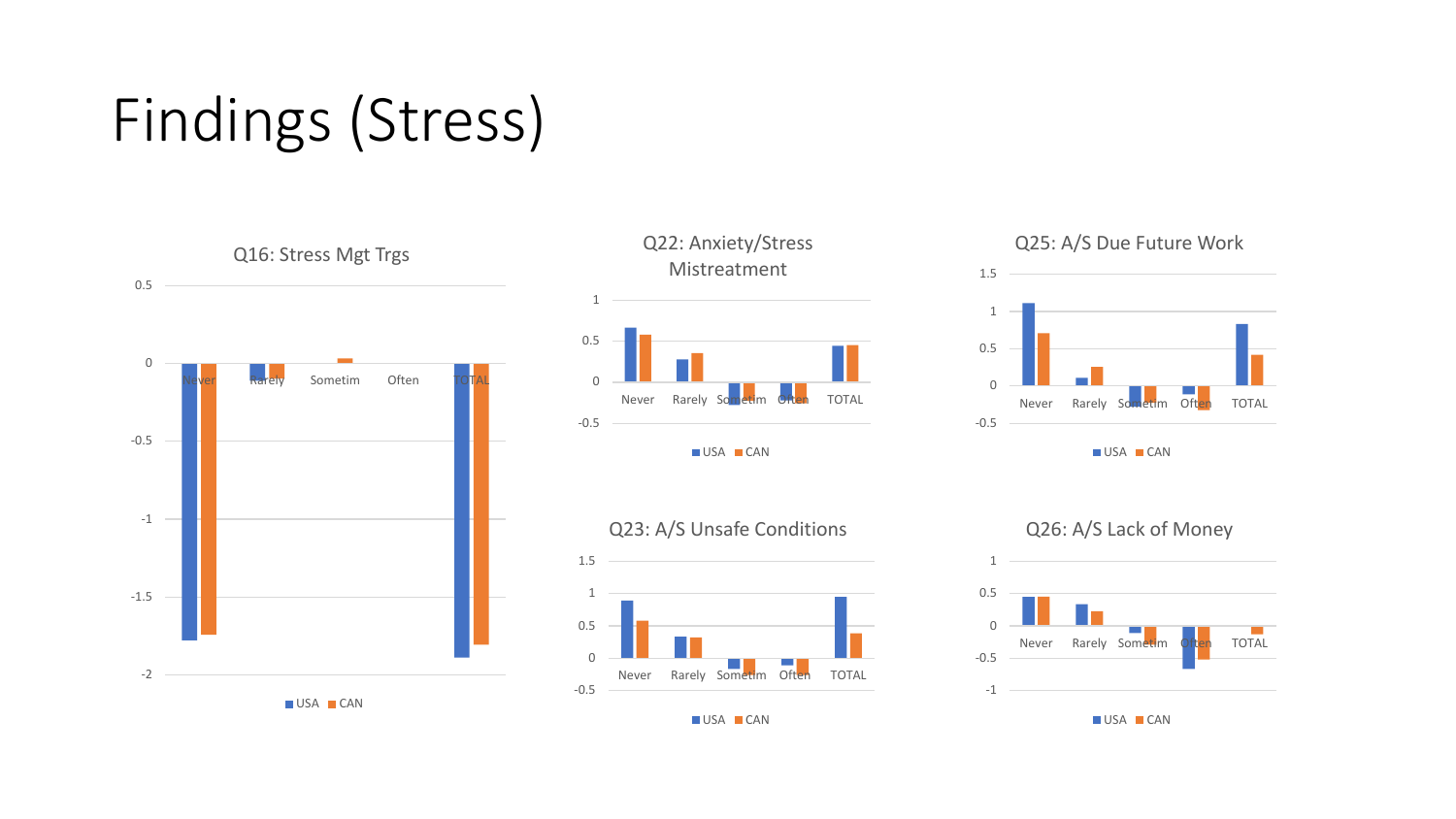## Findings (Stress)

- ~100% of the participants have not been exposed to stress management trainings
- >1/3 are Sometimes to Often stressed by mistreatment within the apprenticeship program (i.e., jobsite, school, and/or union hall)
- > 30% Sometimes to Often have anxiety concerning unsafe jobsite conditions
- *90% of the participants indicate they Rarely to Never have taken a sick day in the past three months*
- 1/3 of the participants are Sometimes to Often stressed over not knowing where they will be working in the near future
- <50% are Rarely to Never stressed due to a lack of money to cover essentials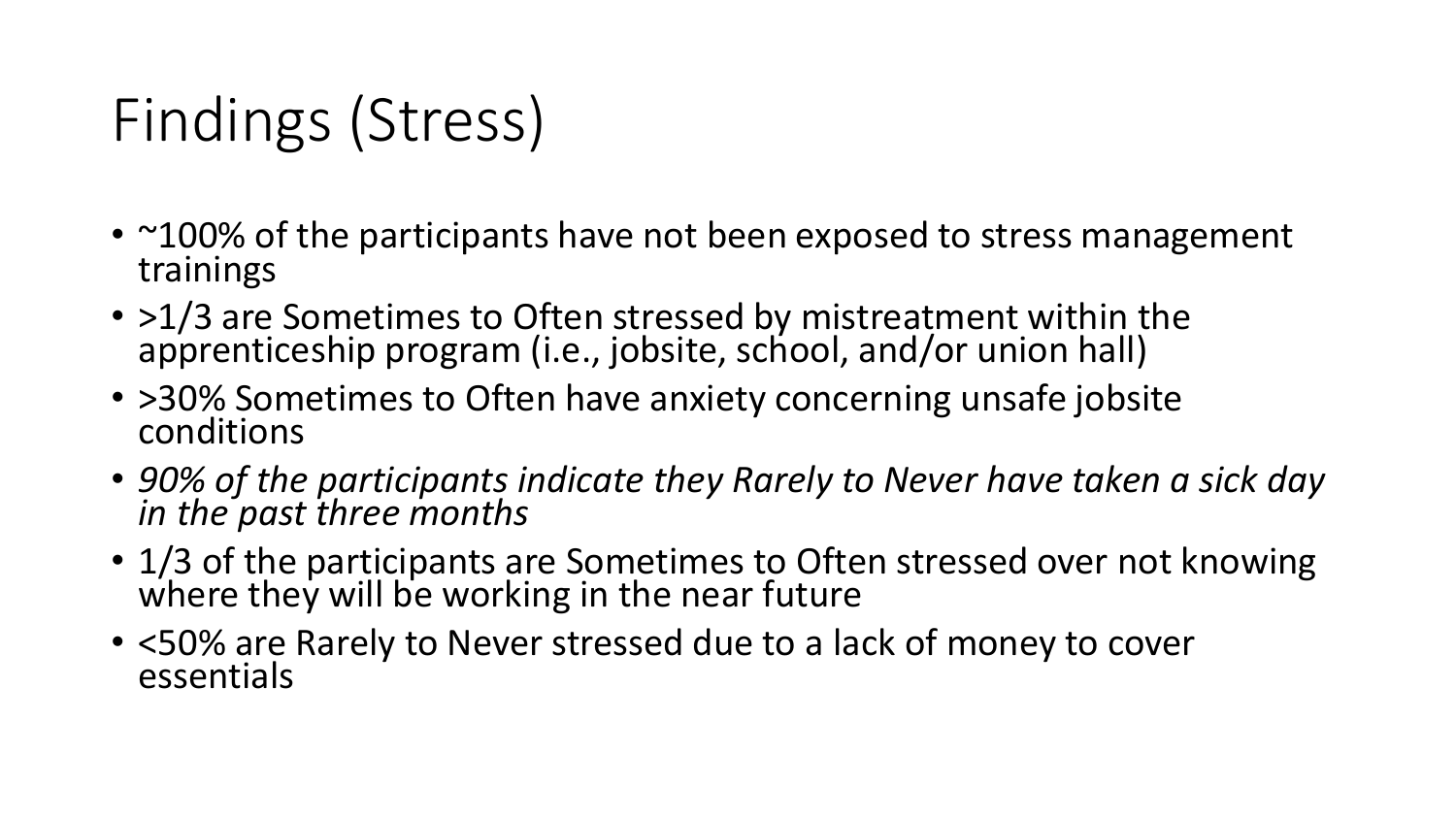#### Conclusion (Stress)

- *Mistreatment within industry…*
	- *1/3 of apprentices experience bullying*
		- *intimidation*
		- *verbal abuse*
		- *harassment*
		- *name-calling*
		- *damage to personal property*
- *…hardy individuals maintain better health practices while experiencing stress vs nonhardy*

Wiebe, D. and McCallum, D. (1986). Health practices and hardiness as mediators in the stress-illness relationship. *Health Psychology, 5*, 425-438.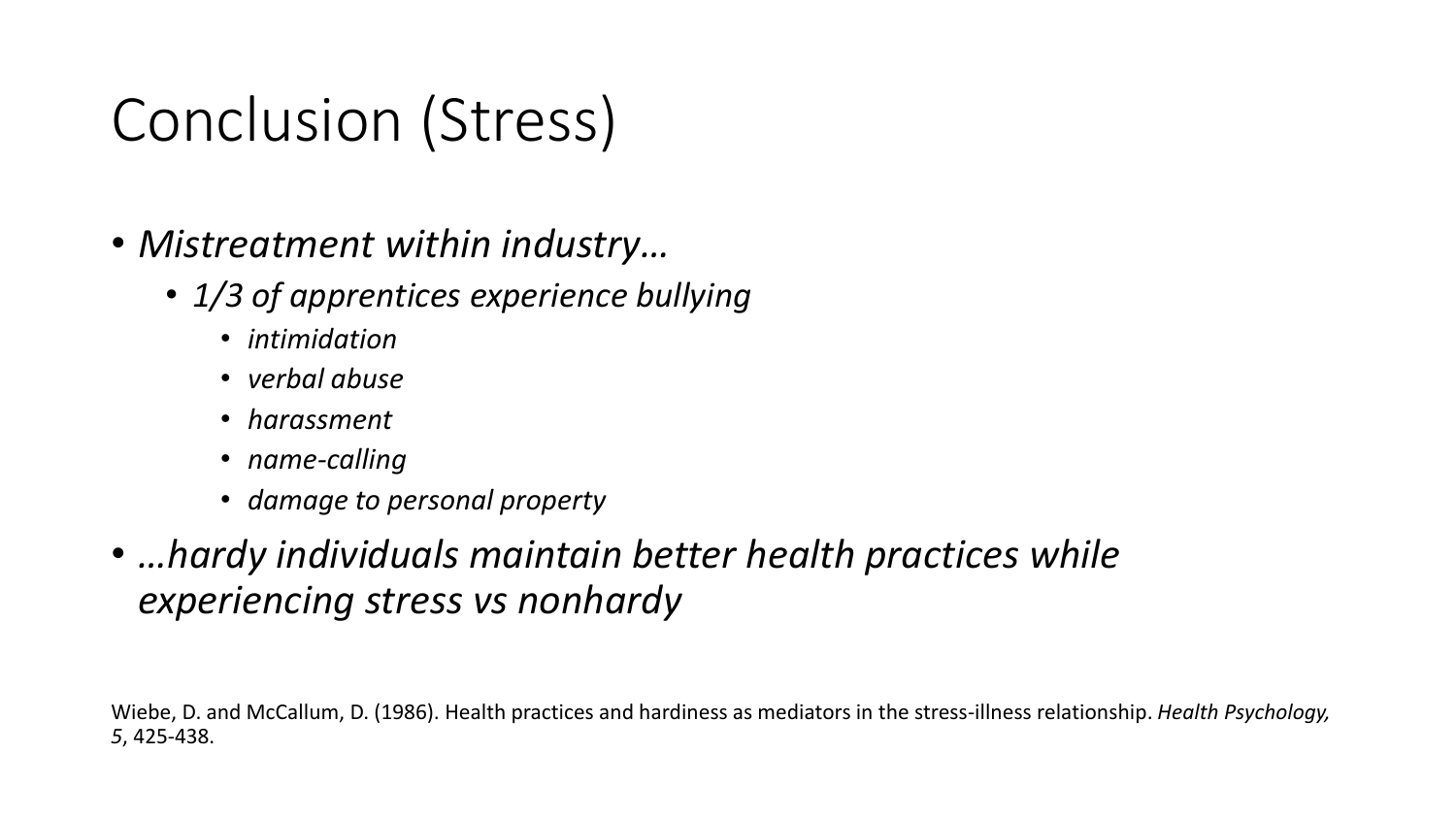## Findings (Help)



USA CAN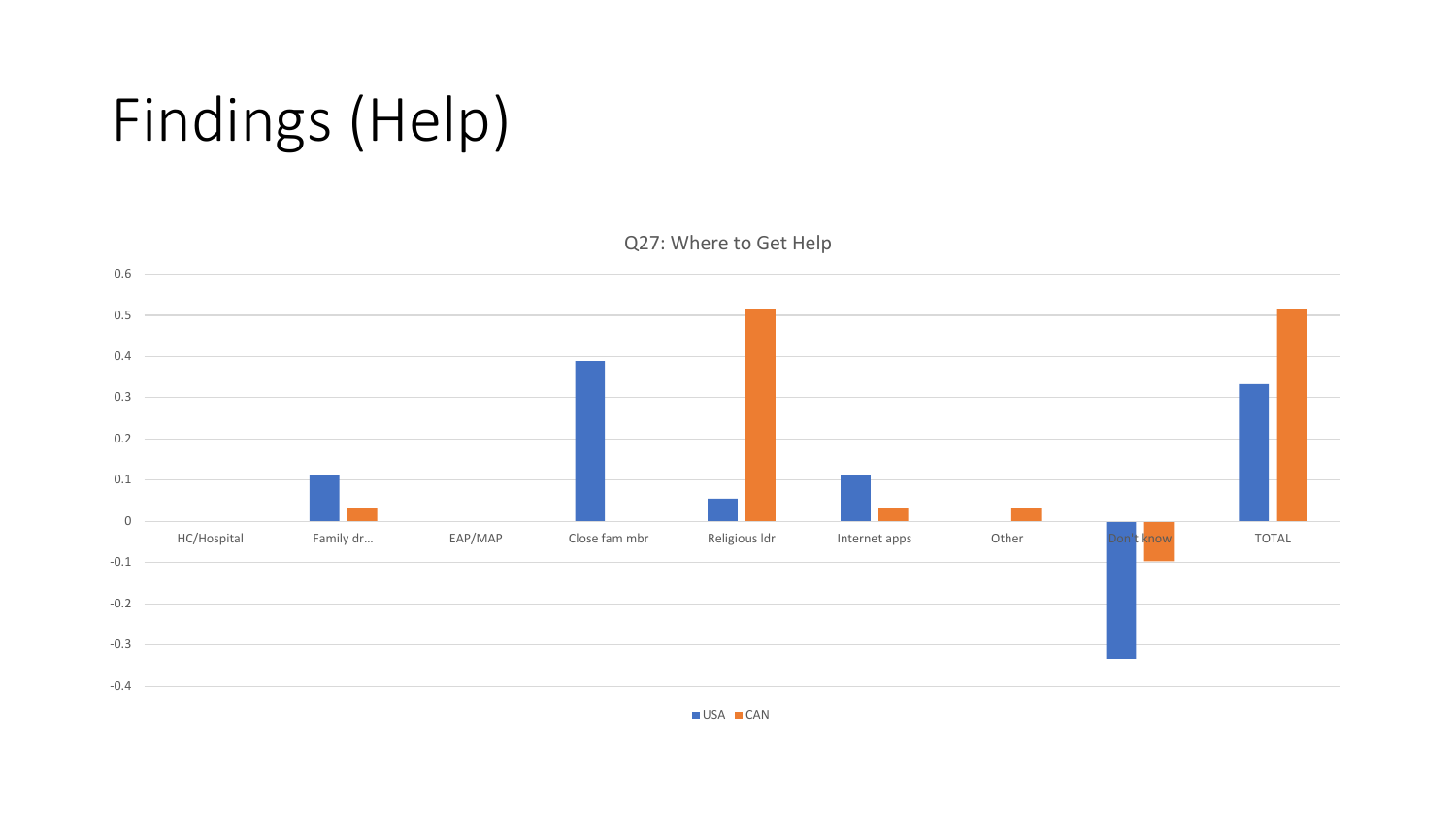## Findings (Help)

#### Worrisome:

• ~20% of the participants do not know where to go to find stress management assistance

#### Concerning:

- 0.0% did not consider their local hospital/clinic as available resource
- 0.0% EAP/MAP (Employees Assistance Program/Member Assistance Program) as available resource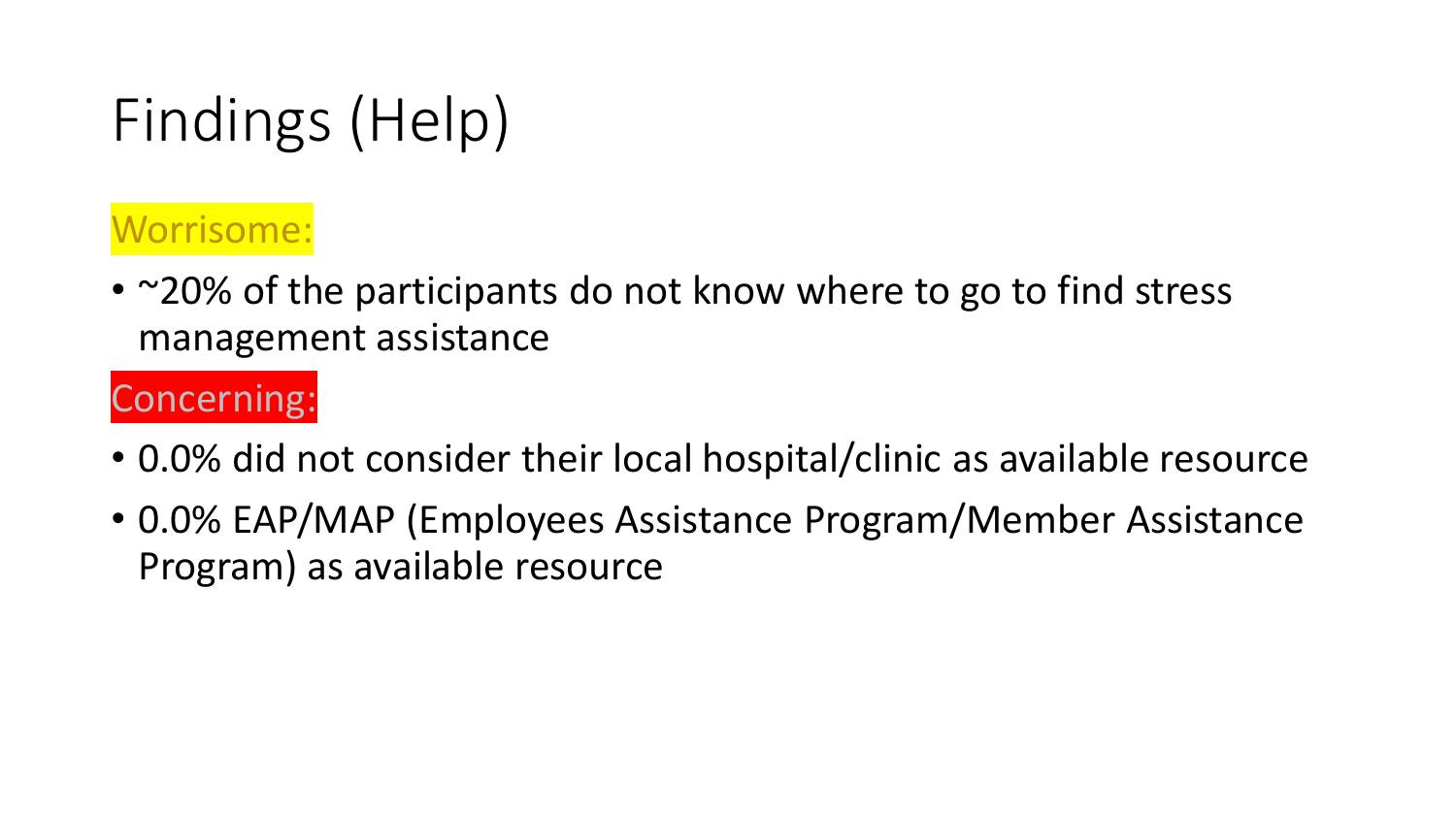## Conclusion (Help)

- *Four reasons why employees don't use EAP*
	- *Not confidential*
	- *Stigma = Weakness*
	- *Need permission from boss…*
	- *Don't know it exists*

Albrecht, S. (2014, February 7). Why don't employees use EAP services. *Psychology Today*. Retrieved from: <https://www.psychologytoday.com/us/blog/the-act-violence/201402/why-dont-employees-use-eap-services>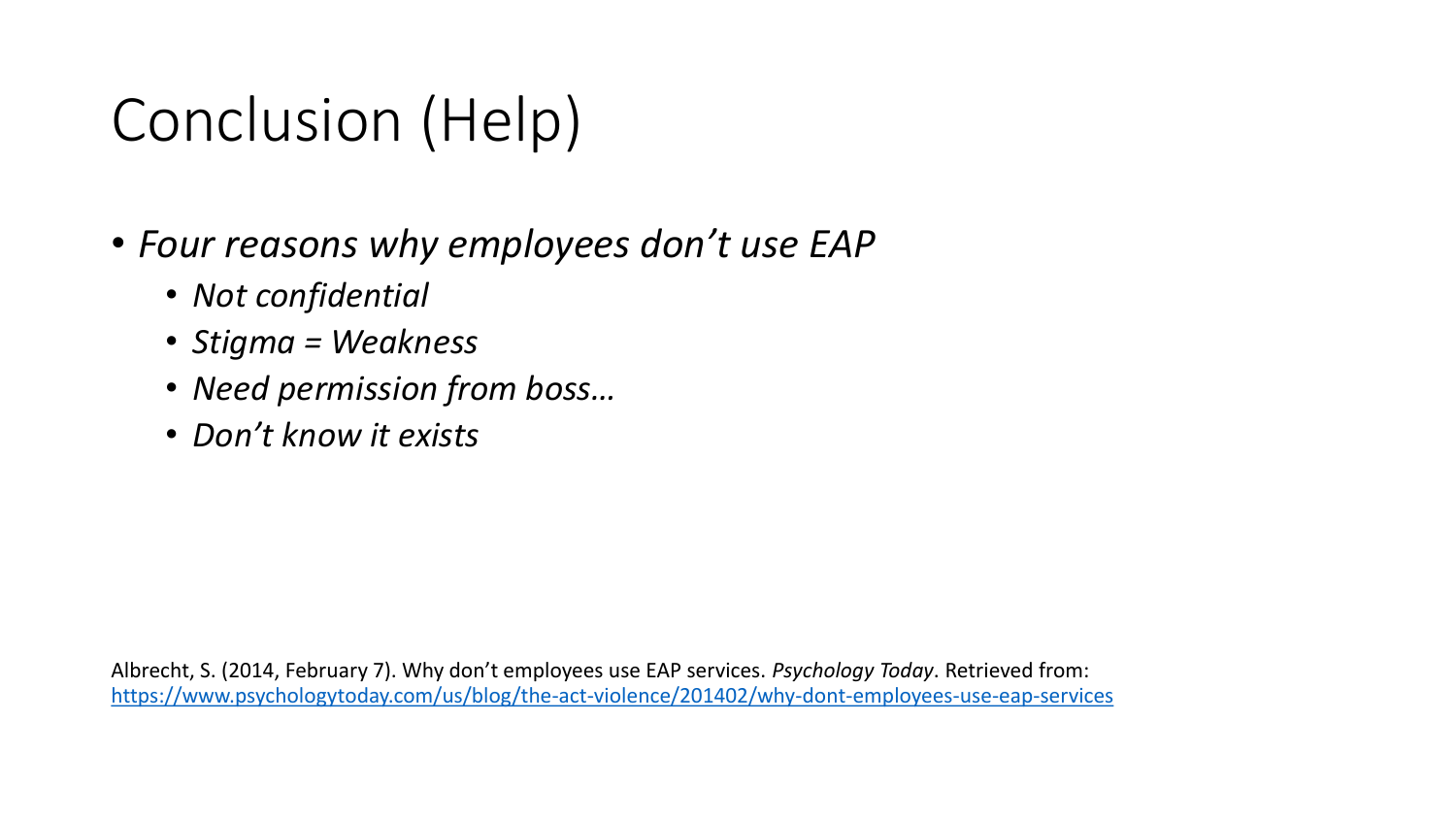#### Recommendations / Take-aways

- **Industry sectors must embrace the importance of proactively attending to employees' mental health needs…on and off the job;**
- **Secondary and post-secondary CTE/TVET programs should coordinate mental health training efforts with respective industry partners;**
- **Stay abreast of the latest work-life balance, wellness, and well-being practices; and**
- **Break the silence.**